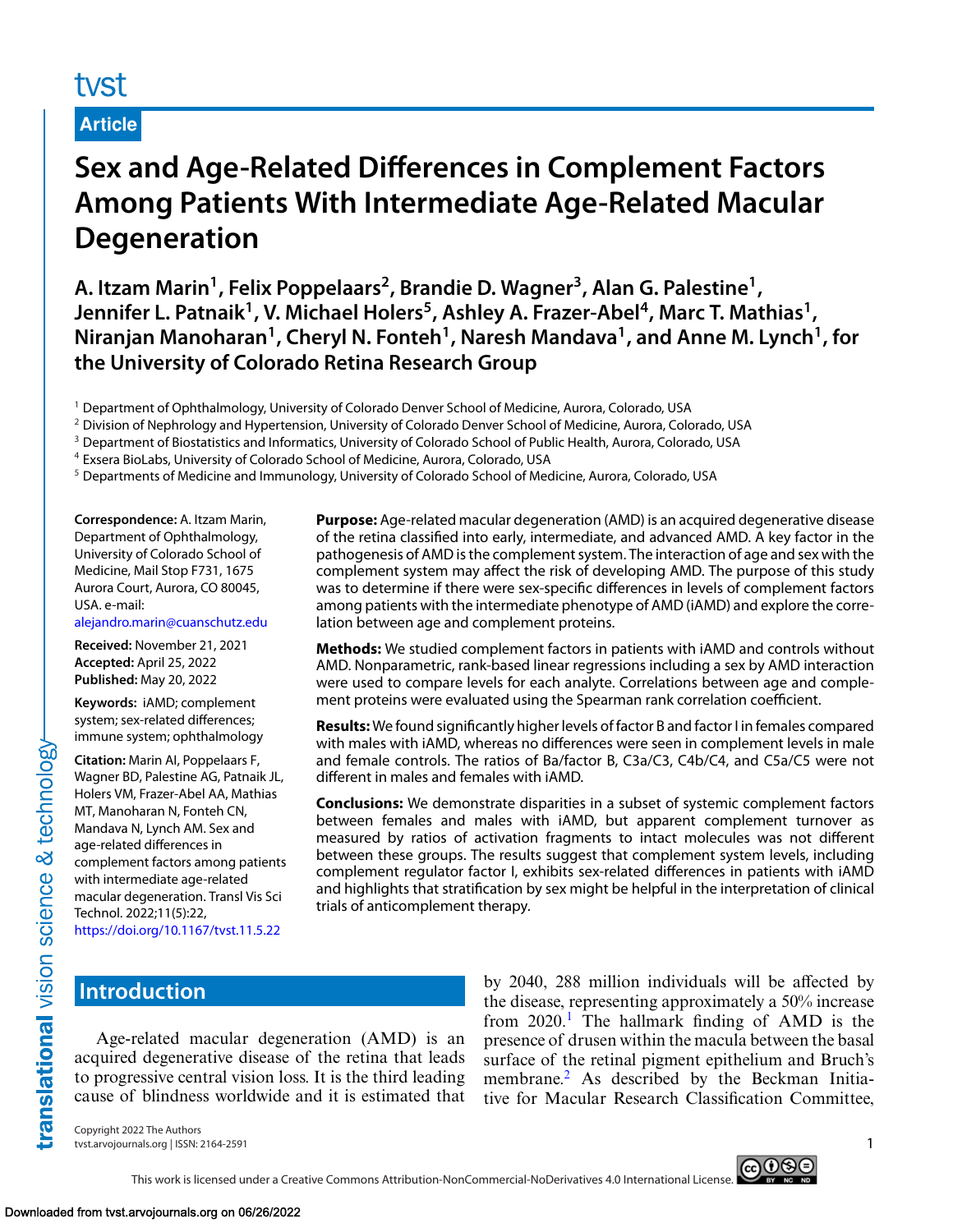

**Figure 1.** The classic, lectin, and alternative complement pathways. These three pathways are activated differently but all connect at the central point C3. The three pathways are interrelated by the action of AP as an amplification loop for the classical and lectin pathways. After C3, the complement system enters the terminal pathway, culminating in the membrane attached complex (also known as C5b-9). As activation flows through the cascade, the components are cleaved yielding activation fragments that are released into circulation. *Note.* Reprinted with permission from BMJ Open Ophth. Lynch AM, et al 2020;5:e000361 page 2. License date Nov 13,2021.

AMD can be classified into early, intermediate and advanced AMD[.2](#page-7-0) There is important prognostic and therapeutic value in studying patients with intermediate AMD (iAMD), given that many patients in this group progress to the advanced and visually threatening forms of AMD. Established risk factors for AMD include age, cigarette smoking, race, genetics, and a family history of  $\text{AMD}^{1,3,4}$  $\text{AMD}^{1,3,4}$  $\text{AMD}^{1,3,4}$  A key factor in the pathogenesis of AMD is the complement system. $5.6$ This finding is supported by the fact that complement components are found within drusen $7-9$  and in the aqueous humor of patients with  $AMD<sup>10</sup>$  $AMD<sup>10</sup>$  $AMD<sup>10</sup>$  In addition, multiple genetic variants associated with AMD are in genes encoding for complement proteins. $\frac{3}{3}$  In fact, common genetic variants near key regulatory complement genes together may explain up to 60% of the heritability of  $AMD<sup>11</sup>$  $AMD<sup>11</sup>$  $AMD<sup>11</sup>$ 

The complement system is composed of three activation pathways and an amplification loop: the classical pathway, alternative pathway (AP), and lectin pathway.<sup>12</sup> Each pathway (Fig. 1) is triggered by distinct activators, but they all converge at the central step through the generation of C3-convertases, which cleave C3 into C3a and C3b. C3a is an anaphylatoxin, and C3b binds to the C3-convertase yielding the C5 convertase, which subsequently cleaves C5. The cleavage of C5 leads to the formation of C5a (another anaphylatoxin and potent chemoattractant) and C5b, which ultimately forms the membrane–attack complex (C5b-9), facilitating the generation of a pore in targeted cells leading to lysis. The classical pathway can be initiated by binding of C1q to antigen–antibody complexes after the activation of C2 and C4. The activation of the AP involves factor B and factor D, which are known to interact with C3b to form a C3 convertase. In addition to acting as its own activation pathway, the AP also has an important role as the amplification loop of complement activation, regardless of initiating pathway. In summary, the amplification loop is a balance between the C3b feedback cycle and the C3b breakdown cycle.<sup>[13](#page-8-0)</sup> Lastly, the lectin pathway is activated by Mannosebinding lectin, ficolins, or collectines by binding sugars or acetylated surfaces[.12](#page-8-0) To prevent unwanted complement activation, humans have a variety of plasma and membrane-bound inhibitory proteins to regulate the location and activity of complement. Examples of plasma regulators include complement factor I and factor H, both key players of the AP complement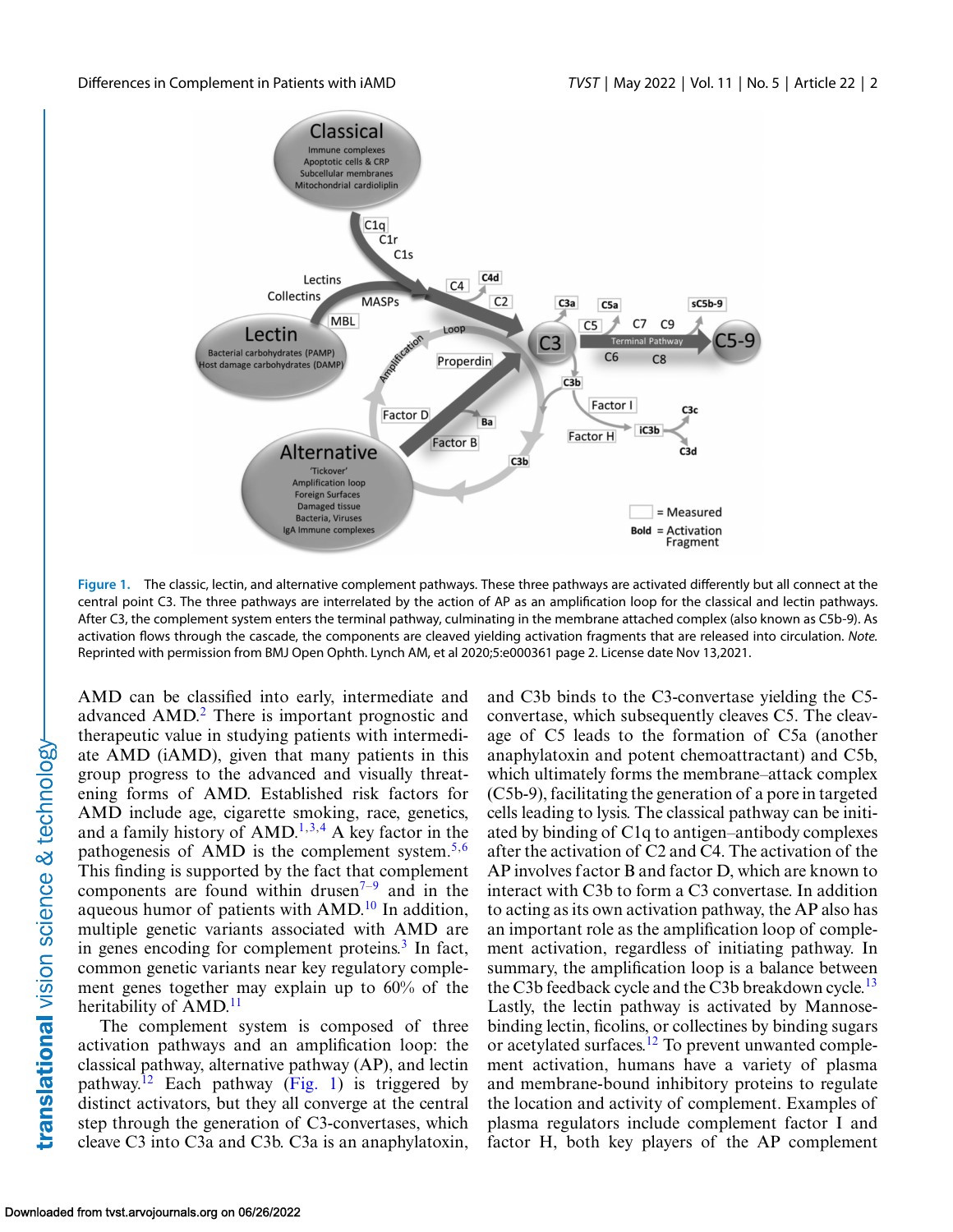regulation.[14](#page-8-0) It is established that complement activation is altered in patients with AMD compared with controls.<sup>[10,15,16](#page-8-0)</sup> In fact, evidence suggests that complement activation levels vary significantly among AMD disease stages, with higher levels of C3d/C3 ratios in patients with more advanced disease.<sup>[18](#page-8-0)</sup>

Regarding sex differences in the prevalence of AMD, reports from the National Eye Institute of the National Institute of Health suggest that women represent two-thirds of prevalent cases of AMD.<sup>17</sup> Several investigators have also shown that sex plays a role in the prevalence and presentation of other ocular diseases.<sup>18</sup> It is suggested that genetic differences and fluctuation in sex hormones (such as estrogen) may account for some of these differences.<sup>[19–21](#page-8-0)</sup> In fact, our group recently described the relationship between hormone replacement therapy and AMD, with findings suggesting that hormone replacement therapy is a protective factor for  $\text{AMD},^{22}$  $\text{AMD},^{22}$  $\text{AMD},^{22}$  further highlighting the relationship of sex-related differences and AMD. Moreover, within the last few decades there has been an increased recognition of sex-driven differences in the immune response, with a much higher frequency of autoimmune conditions observed in females compared with males. $23-25$  The overall consensus is that sex chromosome genes, environmental factors, and hormones contribute to the differential regulation of immune responses between sexes[.19,20,26](#page-8-0) Indeed, as discussed by Miller et al.,  $27$  the failure to present data stratified by sex may obscure important sex-related differences in health-related outcomes.

Our group has recently described changes in systemic levels of complement factors in patients with  $\text{AMD}^{15}$  $\text{AMD}^{15}$  $\text{AMD}^{15}$  and specifically in patients with  $\text{iAMD}^{28}$  $\text{iAMD}^{28}$  $\text{iAMD}^{28}$  The research described herein was prompted by our prior research, the important emerging role of incorporating sex as a biological variable in clinical research and specifically by the paucity of research in sex differences in activation of the complement system in  $\text{AMD}^{27,29,30}$  $\text{AMD}^{27,29,30}$  $\text{AMD}^{27,29,30}$  $\text{AMD}^{27,29,30}$ Thus, the purposes of our study were to (a) determine if there were any sex-specific differences in levels of complement factors among patients with iAMD, and (b) explore the correlation between age and complement proteins.

## **Methods**

#### **Study Design and Population**

This study was conducted on patients with iAMD whose records and samples were part of the University of Colorado AMD research registry and reposi-

tory[.15,](#page-8-0)[28,31,32](#page-9-0) The registry includes patients with AMD who attend the retina clinics of the UCHealth Sue Anschutz-Rodgers Eye Center and control cataract patients with no AMD. This registry conforms with the Declarations of Helsinki and is approved by the Colorado Multiple Institutional Review Board. The informed consent, recruitment, and exclusion and inclusion criteria are described in detail elsewhere. $31,33$ In brief, each patient is consented for review of their medical history, collection of blood for biomarker studies, and classification of the AMD disease phenotype $34$  after an assessment of multimodal imaging (spectral domain optical coherence tomography, color fundus photography, and autofluorescence). $32,33$ Patients who are between 55 and 99 years of age, have AMD in one or both eyes, and have the capacity to provide consent are eligible for inclusion in the registry. Exclusion criteria for the registry included terminal illness, active ocular inflammatory disease, prior treatment with anti–vascular endothelial growth factor injections, panretinal photocoagulation, and branch and central retinal vein occlusion. Further exclusion criteria are proliferative diabetic retinopathy, nonproliferative diabetic retinopathy, diabetic macular edema, cystoid macular edema, macula-off retinal detachment, central serous retinopathy, fullthickness macular hole, ocular melanoma, pattern or occult macular dystrophy, macular telangiectasia, corneal transplant, drusen not caused by AMD, and current systemic treatment for cancer or any serious mental health or advanced dementia issues. Control patients included in the registry are enrolled 1 month after cataract surgery with no evidence of AMD by review of multimodal imaging.

#### **AMD Classification**

As discussed elsewhere in this article, the diagnosis of AMD was confirmed using multimodal imaging. Two reviewers masked to the clinical diagnosis classified the images into early AMD, intermediate AMD, or advanced AMD, using the classification described by the Beckman Initiative for Macular Research Classification Committee.[2](#page-7-0) Reviewers also examined the retinal images of controls to confirm no evidence of AMD using the same criteria.[2](#page-7-0) For this study we concentrated on patients with iAMD. Intermediate AMD was defined as pigmentary abnormalities with at least medium drusen or large drusen  $(>125$ μm) in either eye with no indication of advanced AMD in either eye as evaluated by multimodal imaging.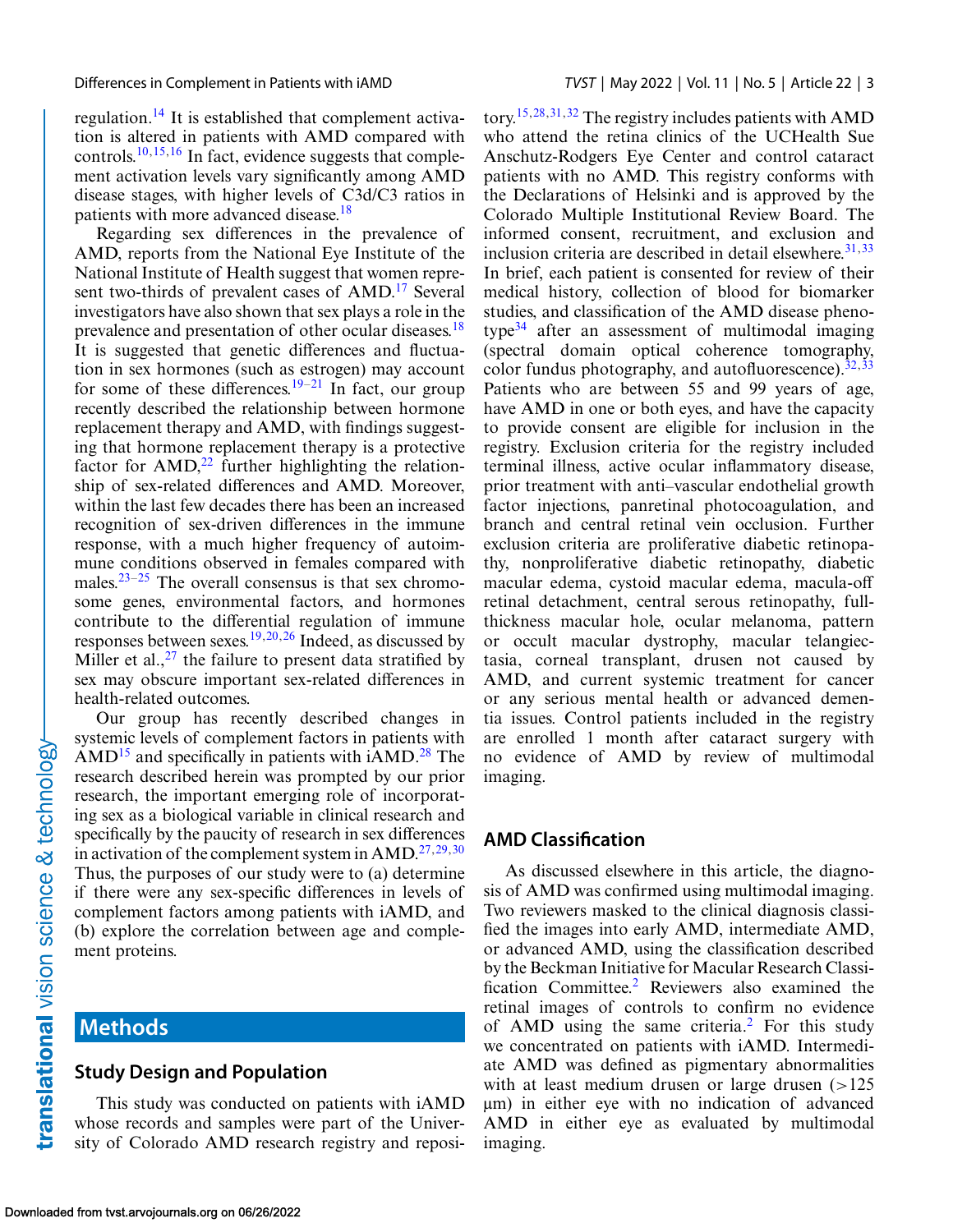Differences in Complement in Patients with iAMD *TVST* | May 2022 | Vol. 11 | No. 5 | Article 22 | 4

#### **Complement Measurements**

We collected plasma samples from each patient. The plasma ethylenediaminetetra-acetic acid tube for each patient was spun at 3000 rpm in a chilled (4°C) centrifuge for 10 minutes to isolate plasma. The plasma was then pipetted into aliquots and immediately stored in a –80°C freezer. Aliquots of plasma were transferred to the laboratory for measurement of complement factors. Measured proteins included complement components and activation fragments of the lectin pathway, classical pathway, and AP, more specifically, mannose-binding lectin, C1q, C2, C4, C4b, C3, C3a, factor D, factor B, Ba, factor H, factor I, C5, C5a, and soluble C5b-9 (sC5b-9). The units for each measurement are specified in the respective tables. Ratios of Ba/factor B, C3a/C3, C4b/C4, and C5a/C5 were also determined. The measurement of proteins described elsewhere in this article was performed by two methods. Ba and C3a levels were measured by ELISA (Quidel, San Diego, CA). The remaining measurements were performed by multiplex Luminex immunoassays (MilliporeSigma, Burlington, MA). Measurements of analytes was performed in duplicate wells and the average value was reported. Standard curves and a four-parameter parametric curve fit were used to calculate the absolute quality in nanograms per milliliter or micrograms per milliliter. For all testing runs, three quality controls were included on the assays, two from the manufacturer and one internally developed. Assays were considered acceptable if controls were within specifications. Samples were run in two batches (102 samples in batch 1 and 172 samples in batch 2); all controls were run in batch 1, and there was no difference between representation of sex between batches.

#### **Statistical Analysis**

Patient characteristics were compared between groups using a two-sample *t*-test for continuous variables and a  $\chi^2$  test or Fisher's exact test, when indicated, for categorical variables. A nonparametric (rank-based) regression model was fit to each analyte with a sex by AMD category interaction. Linear contrasts of regression coefficients were used to evaluate the pairwise comparisons that included iAMD cases versus control, male versus female controls, male versus female cases, male controls versus male cases, and female controls versus female cases. Correlations between age and complement proteins were evaluated using the Spearman rank correlation coefficient. *P* values are presented as both raw values and after adjustment for multiple comparisons using the false discovery rate. $35$  All analyses adjusted for batch effect and were performed using SAS version 9.4 (The SAS Institute, Cary, NC).

## **Results**

The baseline demographic and clinical characteristics for the participants are shown in [Table 1.](#page-4-0) In total, 274 patients were included, of which 211 were patients with iAMD and 63 were controls. There were 129 females (61%) in the iAMD group and 41 (65%) in the control group ( $P = 0.57$ ). The mean age of participants was higher in the iAMD cases compared with controls without AMD (77 years old vs75 years old, respectively;  $P = 0.03$ ). Furthermore, we found a significantly higher frequency of a family history of AMD in cases versus controls (35% vs 19%;  $P = 0.02$ ). We also examined these demographic and clinical characteristics by sex within the iAMD cohort. The only significant risk factor was a higher frequency of treated hypertension (HTN) in females compared with males in the iAMD group (60% vs  $44\%$ ;  $P = 0.03$ ; Supplementary Table S1).

In Supplementary Table S2, we demonstrate the levels of systemic complement factors in cases with iAMD and in controls without AMD. As previously reported in a smaller group of patients from this cohort,[28](#page-9-0) we found differences in select complement factors between cases and controls. Levels of C1q and C4b were significantly lower in iAMD cases compared with controls. In contrast, C<sub>2</sub>, C<sub>3</sub>, C<sub>3</sub><sub>a</sub>, and C<sub>5</sub><sup>levels</sup> were significantly higher in iAMD cases compared with controls. Factors B, H, and I were all significantly lower in iAMD cases compared with controls. Regarding the ratio measurements, the Ba/factor B and the C5a/C5 ratios were significantly different in cases versus controls.

We next evaluated differences in complement levels between males and females in the iAMD cohort. As shown in [Table 2,](#page-4-0) we found significantly higher levels of factor B and factor I in females with iAMD compared with males. However, ratios of Ba/factor B, C3a/C3, C4b/C4, and C5a/C5 were not statistically different between males and females with iAMD. Given our cohort's higher history of HTN in females in the iAMD group, a subgroup analysis of the significant markers was performed within patients with iAMD using an HTN by sex interaction model. Using this model, factor B and factor I were found to also be higher in females with HTN compared with males with HTN (*P*  $0.01$  and  $P = 0.01$  respectively). No other pairwise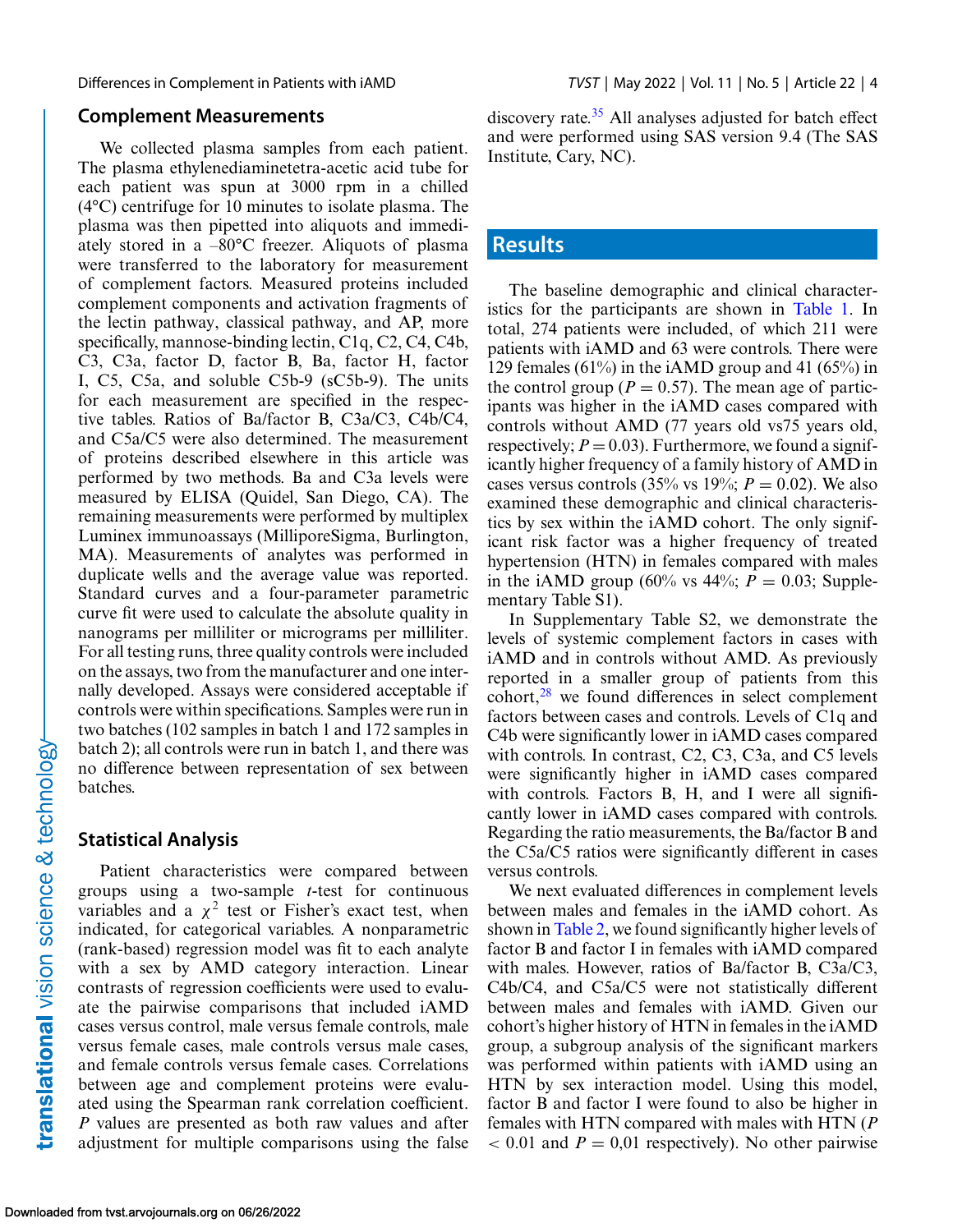|                             | Control ( $n = 63$ ) | $iAMD (n = 211)$   | P Value          |
|-----------------------------|----------------------|--------------------|------------------|
| Sex, female                 | 41 (65%)             | 129 (61%)          | 0.57             |
| Family history of AMD       |                      |                    | < 0.01           |
| None                        | 48 (76%)             | 109 (52%)          |                  |
| Yes                         | 12 (19%)             | 73 (35%)           |                  |
| Uncertain                   | 3(5%)                | 29 (14%)           |                  |
| Age, mean (SD)              | 74.5 (3.8)           | 76.6(7.2)          | 0.03             |
| Body mass index, mean (SD)  | $27.0(5.6)n = 61$    | $26.9(5.3)n = 202$ | 0.84             |
| Smoking                     |                      |                    | $0.33^{\dagger}$ |
| Never                       | 34 (54%)             | 97 (46%)           |                  |
| Current                     | 0                    | 6(3%)              |                  |
| Former                      | 29 (46%)             | 108 (51%)          |                  |
| History of                  |                      |                    |                  |
| <b>Treated HTN</b>          | 37 (59%)             | 113 (54%)          | 0.47             |
| Kidney disease              | 8 (13%)              | 26 (12%)           | 0.94             |
| Peripheral vascular disease | 14 (22%)             | 34 (16%)           | 0.26             |
| Cardiac disease             | 21 (33%)             | 74 (35%)           | 0.80             |

### <span id="page-4-0"></span>**Table 1.** Clinical Characteristics of Patients With Intermediate AMD and Controls Without AMD

*P* values obtained from  $\chi^2$  test for categorical variables and *t*-test for continuous variables unless noted otherwise. †*P* value calculated from Fisher's exact test.

|  | Table 2. Complement Levels for Males and Females Within the Intermediate AMD Cohort |  |  |  |
|--|-------------------------------------------------------------------------------------|--|--|--|
|--|-------------------------------------------------------------------------------------|--|--|--|

| Complement FactorsMedian (IQR) | FemalesiAMD ( $n = 129$ ) | MalesiAMD ( $n = 82$ ) | $P$ value | FDR P value |
|--------------------------------|---------------------------|------------------------|-----------|-------------|
| $C1q \mu g/mL$                 | $81(71-95)$               | 84 (74-90)             | 0.75      | 0.87        |
| $C4 \mu q/mL$                  | 117 (104–131)             | 116 (103-137)          | 0.47      | 0.70        |
| $C2 \mu q/mL$                  | $4.4(3.4 - 5.4)$          | $4.0(3.2 - 5.0)$       | 0.47      | 0.70        |
| $C4b \mu g/mL$                 | $8.0(5.3 - 10.5)$         | $6.1(5.0-9.7)$         | 0.87      | 0.92        |
| Mannose-binding lectin ng/mL   | 714 (241-1183)            | 826 (361-1629)         | 0.13      | 0.42        |
| $C3 \mu q/mL$                  | 78.4 (64.8-96.8)          | 78.1 (58.0-93.6)       | 0.26      | 0.60        |
| $C3a$ ng/mL                    | 58.0 (44.6-71.0)          | 52.1 (40.0-69.0)       | 0.14      | 0.42        |
| Ba ng/mL                       | 658 (533-816)             | 627 (530-808)          | 0.77      | 0.87        |
| Factor B µg/mL                 | 116.6 (100.8-130.2)       | $105.4(95.1 - 121.4)$  | < 0.01    | 0.03        |
| Factor D µg/mL                 | $1.6(1.3-2.1)$            | $1.5(1.3-2.0)$         | 0.67      | 0.86        |
| Factor H µg/mL                 | 187.5 (169.5-219.9)       | 177.2 (160.1-198.2)    | 0.02      | 0.10        |
| Factor I µg/mL                 | $27(23-32)$               | $25(22-28)$            | < 0.01    | < 0.01      |
| $C5 \mu g/mL$                  | 51 (38-82)                | 71 (39–93)             | 0.34      | 0.68        |
| $C5a$ ng/mL                    | 574 (418-724)             | 518 (315-684)          | 0.61      | 0.85        |
| Ba/factor B                    | $0.006(0.004 - 0.007)$    | $0.006(0.005 - 0.007)$ | 0.06      | 0.29        |
| C3a/C3                         | $0.001(0.001 - 0.001)$    | $0.001(0.000 - 0.001)$ | 0.98      | 0.98        |
| C4b/C4                         | $0.079(0.040 - 0.095)$    | $0.048(0.041 - 0.093)$ | 0.26      | 0.60        |
| C5a/C5                         | $0.013(0.005 - 0.018)$    | $0.008(0.003 - 0.017)$ | 0.43      | 0.70        |

The median and interquartile range for each marker are presented, the *P* values compare the difference between sex after adjusting for batch effects.

comparisons were significantly different between those two groups. We found no significant differences in any of the complement factors between males and females in the control group [\(Table 3\)](#page-5-0). These results are shown in [Figures 2A](#page-5-0), B.

Among patients with iAMD, age was positively correlated with factor D ( $r = 0.33$ ;  $P < 0.01$ ), Ba ( $r =$ 0.20;  $P < 0.01$ ), C3a (r = 0.17;  $P = 0.02$ ), and C2 (r  $= 0.20$ ;  $P < 0.01$ ) although the relationships were not strong [\(Table 4](#page-6-0) and Supplementary Table S3).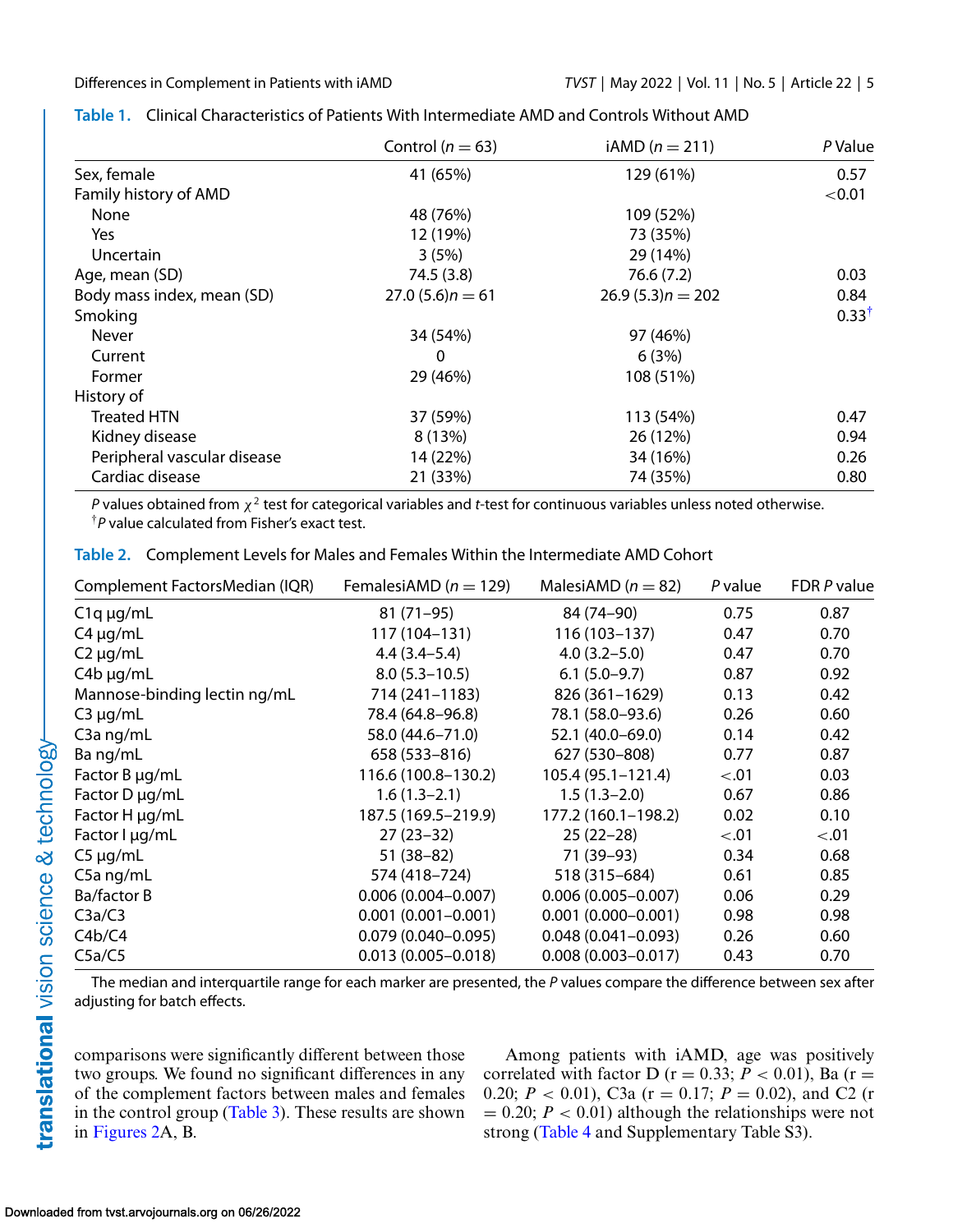| Complement Factors Median (IQR) | Females ( $n = 41$ )   | Males ( $n = 22$ )     | P Value | FDR P Value |
|---------------------------------|------------------------|------------------------|---------|-------------|
| $C1q \mu g/mL$                  | $91(83-100)$           | 88 (75-92)             | 0.12    | 0.55        |
| $C4 \mu q/mL$                   | 112 (100-122)          | 116 (96-129)           | 0.89    | 0.95        |
| $C2 \mu q/mL$                   | $3.3(2.5-4.4)$         | $3.7(2.5-5.1)$         | 0.32    | 0.76        |
| $C4b \mu g/mL$                  | $10.6(8.9-11.4)$       | $12.1(9.0-13.1)$       | 0.33    | 0.76        |
| Mannose-binding lectin ng/mL    | 624 (309-1180)         | 462 (151-996)          | 0.62    | 0.86        |
| $C3 \mu g/mL$                   | 64.3 (51.4-80.9)       | 73.8 (58.8-83.9)       | 0.44    | 0.86        |
| $C3a$ ng/mL                     | 50.8 (40.6-60.8)       | 48.1 (42.1-59.6)       | 0.83    | 0.95        |
| Ba ng/mL                        | 646 (525-709)          | 559 (527-749)          | 0.59    | 0.86        |
| Factor B µg/mL                  | 127.8 (109.2-141.1)    | $118.1(105.1 - 125.3)$ | 0.10    | 0.55        |
| Factor D µg/mL                  | $1.8(1.5 - 2.1)$       | $1.8(1.5-2.6)$         | 0.55    | 0.86        |
| Factor H µg/mL                  | 235.1 (196.1-256.5)    | 214.9 (180.1-226.5)    | 0.07    | 0.55        |
| Factor I µg/mL                  | 32.0 (29.3-34.0)       | 29.8 (27.5 - 32.5)     | 0.15    | 0.56        |
| $C5 \mu g/mL$                   | 46.2 (40.1-49.8)       | 44.0 (38.8–47.4)       | 0.74    | 0.95        |
| C5a ng/mL                       | 556 (474-692)          | 596 (406-667)          | 0.96    | 0.96        |
| Ba/factor B                     | $0.005(0.004 - 0.006)$ | $0.005(0.004 - 0.007)$ | 0.34    | 0.76        |
| C3a/C3                          | $0.001(0.001 - 0.001)$ | $0.001(0.001 - 0.001)$ | 0.49    | 0.86        |
| C4b/C4                          | $0.091(0.085 - 0.100)$ | $0.099(0.088 - 0.106)$ | 0.03    | 0.55        |
| C5a/C5                          | $0.013(0.010 - 0.015)$ | $0.013(0.011 - 0.015)$ | 0.90    | 0.96        |

<span id="page-5-0"></span>

|  | Table 3. Complement Levels for Males and Females Within the Control Groups |  |
|--|----------------------------------------------------------------------------|--|
|--|----------------------------------------------------------------------------|--|

The median and interquartile range for each marker are presented, the *P* values compare the difference between sex after adjusting for batch effects.

## **Discussion**

There were several key findings in our study analyzing sex-related differences in complement proteins in a cohort of patients with iAMD. First, we found higher levels of a key regulator of complement, factor I, and of AP component factor B in females compared with males with iAMD. Second, we found that apparent complement system turnover was not different between



**Figure 2.** Boxplot showing difference among groups in complement components found to be significantly higher in females compared with males in patients with intermediate AMD. The boxplots extend to the 25th and 75th percentiles. The line represents the median and the large black pluses correspond to the mean values. Individual colored circles illustrate the raw values. Male patients are represented as blue circles and female patients are represented in red circles. "ns" represents no statistical difference between groups. All comparisons are adjusted for batch effects.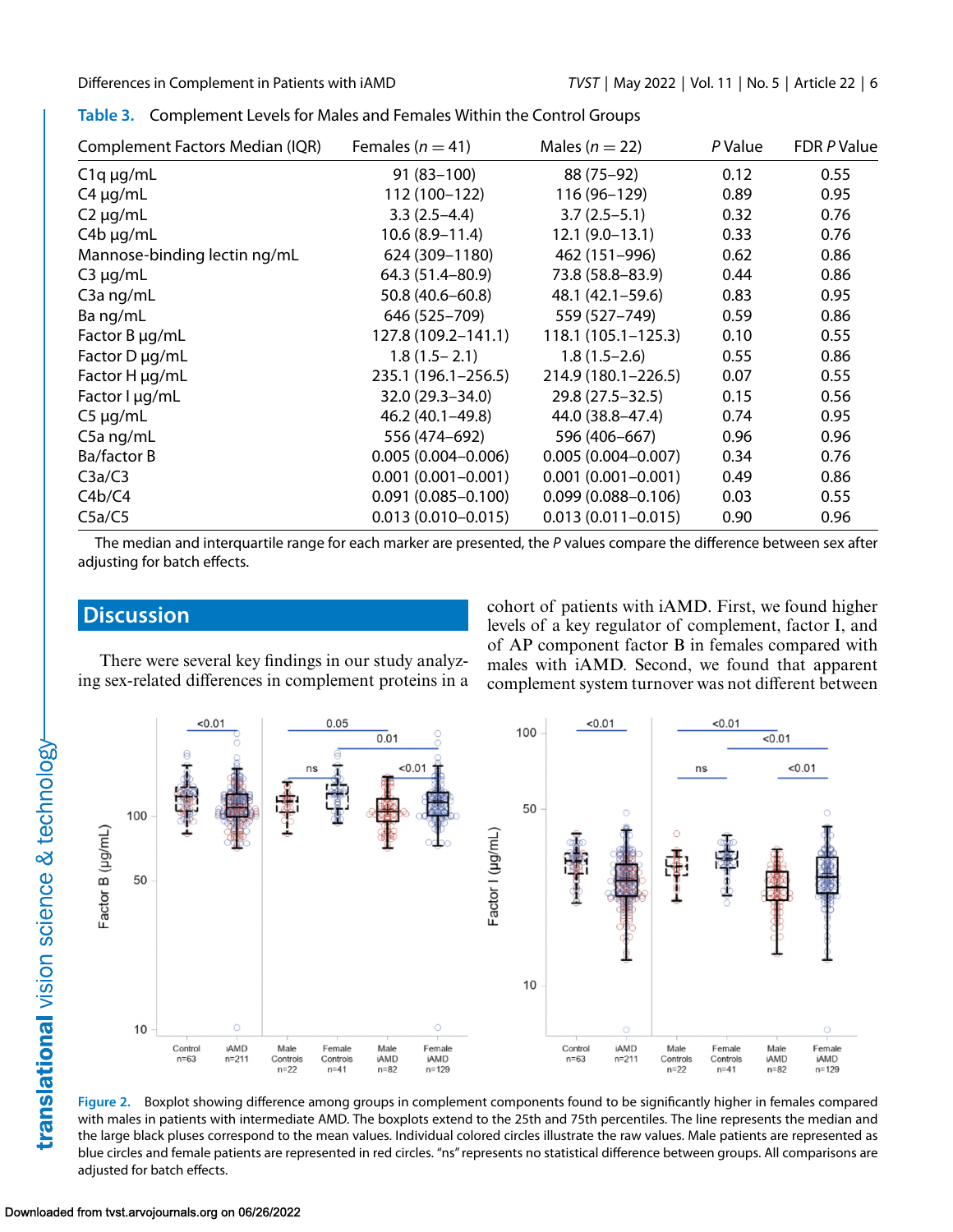<span id="page-6-0"></span>

**Table 4.** Significant Spearman Correlation Coefficients Between Age and Complement Factors as Well as Complement Factors With Each Other Among Patients With iAMD\*

| Variable    | <b>By Variable</b> | Spearman | P Value   |
|-------------|--------------------|----------|-----------|
| Age         | Factor D           | 0.33     | ${<}0.01$ |
| Age         | Ba                 | 0.20     | ${<}0.01$ |
| Age         | C <sub>2</sub>     | 0.20     | ${<}0.01$ |
| Ba/factor B | C3a/C3             | 0.37     | ${<}0.01$ |

\* All correlations are presented in supplementary Tables 2 and 3.

males and females within the iAMD group as indicated by ratios of Ba/factor B, C3a/C3, C4b/C4, and C5a/C5. Third, in agreement with a previous study from our group, $^{28}$  we found that select complement factors were significantly different between cases with iAMD and controls with no AMD. Specifically, we demonstrated lower levels in iAMD for proteins involved in the AP including factor B as well as the complement regulators factor H and factor I. Fourth, we found no strong correlations between age and complement factors among patients with iAMD.

In this study, we found sex differences in iAMD, an area of AMD research that is understudied and underappreciated. Although some studies have shown that female sex is an independent risk factor for AMD disease and progression,  $36-41$  others have not.<sup>42–44</sup> We suggest that the variability by sex in the levels of complement factors demonstrated in our study could be used to better understand the pathogenesis of iAMD and to find targets for anticomplement therapy that could slow down progression to more advanced forms of AMD. Therefore, studies targeting differences in the innate and adaptive immune system in AMD may shed light on the controversy around sex as a potential risk factor for the development of AMD.

Autoimmune diseases are more prevalent in women compared with men.<sup>45</sup> For example, diseases such as systemic lupus erythematosus, autoimmune thyroid disease, and scleroderma have female to male ratios of between 7:1 and  $10:1.^{24,25,46}$  $10:1.^{24,25,46}$  $10:1.^{24,25,46}$  $10:1.^{24,25,46}$  In addition, the symptoms, severity, disease course, and response to therapy may also be different between females and males with autoimmune-related disease. $46,47$  Some of those disparities can partially be explained by the fact that sex differences occur in both innate and adaptive immune responses.  $48$  Yet, there is a paucity of data related to the influence of sex in the comple-ment system. Kotimaa et al.<sup>[49](#page-10-0)</sup> conducted research on a murine model and found that complement terminal pathway activity was weaker in females versus males across all pathways. Most recently, Gaya da Costa et al. $50$  conducted a study in a healthy Caucasian population and found that females have lower levels of C3 and terminal pathway components compared with males. Our study in a select group of patients with iAMD was distinguished by the finding of higher systemic levels of factor B and factor I in females versus males. We suggest that an explanation for this finding is that the activation of all complement pathways ultimately results in a proinflammatory response that in turn leads to higher levels of factor B in females with iAMD. These changes could lead to a compensatory increase in factor I, further accelerating the decay of an AP components. Because of its higher levels, factor I can also inhibit further deposition of complement components and could then explain our results showing no differences in complement turnover across females and males with iAMD. Our study's novel findings emphasize the importance of stratification by sex in AMD research.<sup>[27](#page-8-0)</sup>

Dysregulation of the above-mentioned complement components and regulators have already been implicated in the pathogenesis in  $AMD.<sup>51-60</sup>$  A genetic analyses by Gold et al. $61$  identified a common risk haplotype (H1) and two protective haplotypes (L9H variant of BF and the E318D variant of C2) in patients with AMD. Moreover, higher levels of C3a have been seen in patients with neovascular AMD with subretinal fibrosis, and these patients had surprisingly a partial response to anti–vascular endothelial growth factor therapy. $62$  Furthermore, there are promising data that the addition of antagonists to C3aR complexes can prevent the formation of basal deposits in the RPE. $63,64$ In terms of AP regulation, one of the most replicated genetic variants associated with AMD is the tyrosine to histidine substitution at the amino acid 402 in comple-ment factor H.<sup>[58](#page-10-0)</sup> It has been demonstrated that higher circulating levels of splice variants of CFH may be a predisposing factor for AMD. In addition, rare genetic variants in CFI leading to low systemic levels of factor I have also recently been associated with AMD.[57](#page-10-0)

We are aware that there are limitations to our study. The collection of data from single study site may not be representative of the entire population. A subgroup analysis within the iAMD groups and HTN yielded some attenuation in the magnitude differences when comparing males and females within the iAMD group. This finding, however, correlates with known reports associating HTN with higher levels of C3 complement fragments. $65,66$  The rest of the markers found to be significantly different between females and males with iAMD were not different when stratified by HTN. Another limitation is that we did not assess sex-related risk factors such as the hormonal status of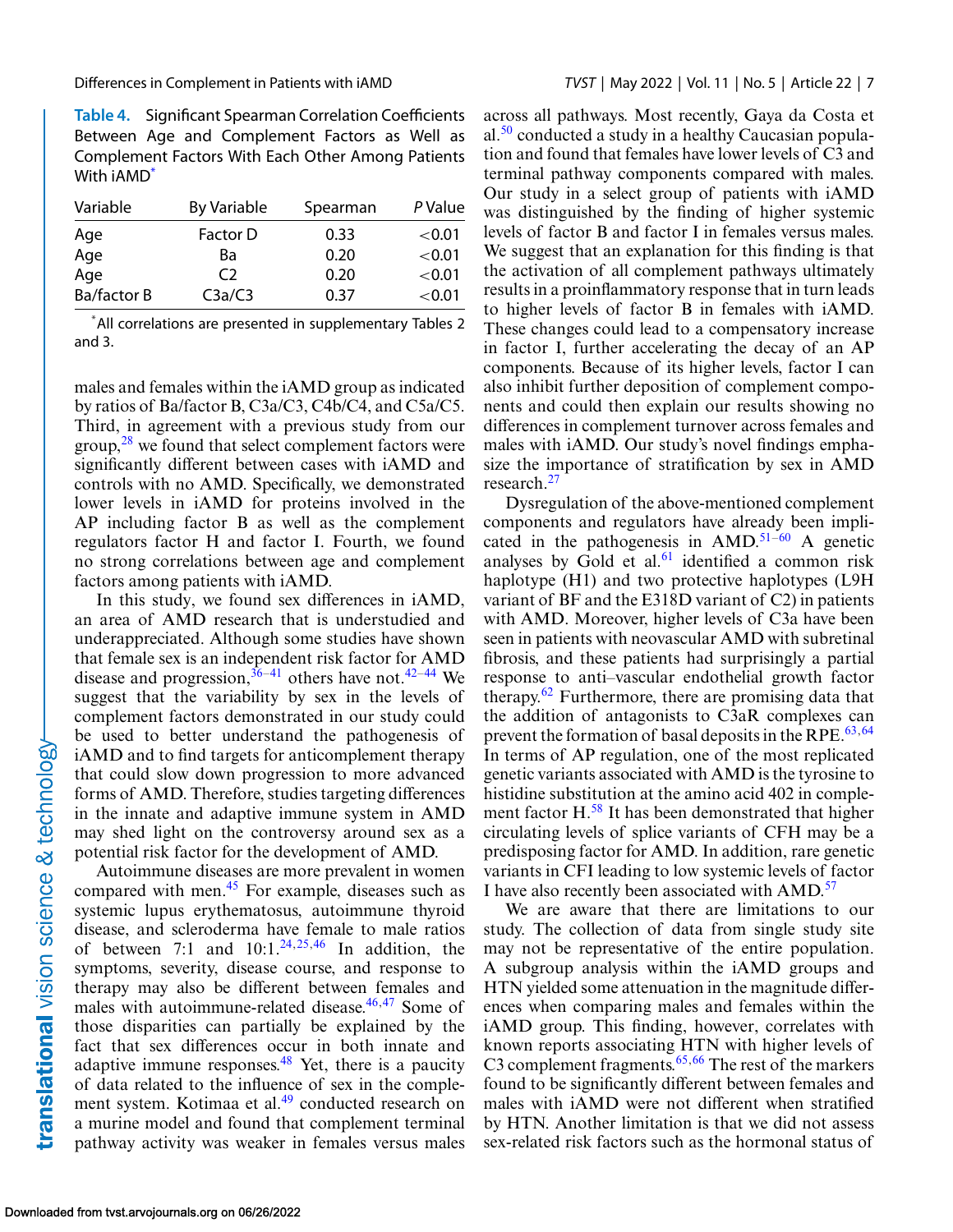<span id="page-7-0"></span>the patients, which has been reported to play a role on aging and in the immune system.[48](#page-9-0) Last, we did not examine the genetic polymorphisms in the complement pathways. Variations of CFH could potentially influence levels complement of components. However, assuming incidence of complement mutations does not differ by gender significantly, differences in complement levels found in our cohort remain a valid and interesting result. Last, we did not examine the interaction between complement proteins and sex with iAMD disease progression given the small sample size. To address this last point, recruitment into the registry is ongoing and we hope to address these limitations in the future with a larger sample size.

Patients with nonexudative forms of AMD have long been expecting an effective treatment that may reverse or slow progression of disease. With the advances in complement therapy, several therapeutic approaches have been investigated and are currently at different stages of clinical trials to reverse or slow progression of disease for patients with specifically the nonexudative forms of advanced AMD. Namely, a C3 inhibitor, pegcetacoplan (APL-2, Apellis Pharmaceuticals, Waltham, MA), was recently shown to significantly reduce geographic atrophy, a chronic progressive degeneration of the macula characteristic of late-stage  $\overline{AMD}$ .<sup>67,68</sup> Avacincaptad pegol (Zimura, Iveric Bio, Cranbury, NJ), a novel complement C5 inhibitor was also shown to reduce the mean rate of geographic atrophy growth over 12 months compared with sham.<sup>[69](#page-11-0)</sup> Other clinical trials with various complement inhibitors, however, have thus far been unsuccess-ful.<sup>29,[70](#page-11-0)</sup> Our study highlights that stratification by sex should may add insight in the interpretation of clinical trials of anticomplement therapy for iAMD. Moreover, given the high rates of conversion from iAMD to the more advanced phenotypes of AMD, more attention should be placed on identifying markers that may predict and/or target disease progression. Moving forward, researchers should also focus on investigating sex-related differences in complement in patients with more advanced forms of AMD. More important, we believe that by combining systemic biomarkers, genetic profile, demographics, and imaging data it may be possible to discover individualized targets that could be of use for the treatment of intermediate and other forms of AMD.

## **Acknowledgments**

Supported by the National Eye Institute of the National Institutes of Health under award number R01EY032456 (AML), a Research to Prevent Blindness grant to the Department of Ophthalmology, University of Colorado, the Frederic C. Hamilton Macular Degeneration Center, Sue Anschutz-Rodgers Eye Center Research Fund, and by NIH/NCATS Colorado CTSA Grant Number UL1 TR002535.

Presented at the International Complement Society Conference, 28th International Complement Virtual Workshop, December 2021.

**University of Colorado Retina Research Group:** Melanie Akau OD1, Christopher, Karen L MD1, Richard Davidson MD1, Ruth T. Eshete BS, Ashley A Frazer-Abel PhD4, C. Rob Graef OD1, Scott Hauswirth OD1, V Michael Holers MD5, Julia D. Kimball OD, Anne M. Lynch, MB, BCH, BAO, MSPH1, Naresh Mandava, M.D.1, Marc T. Mathias, M.D.1, Scott N. Oliver, M.D.1, Jeffery L. Olson, M.D.1, Alan G. Palestine, M.D.1, Jennifer L. Patnaik PhD1, Jesse M. Smith M.D.1, Brandie D. Wagner, PhD2.

The authors declare that the research was conducted in the absence of any commercial or financial relationships that could be construed as a potential conflict of interest.

Disclosure: **A.I. Marin,** None; **F. Poppelaars,** None; **B.D. Wagner,** None; **A.G. Palestine,** None; **J.L. Patnaik,** None; **V.M. Holers,** None; **A.A. Frazer-Abel,** None; **M.T. Mathias,** None; **N. Manoharan,** None; **C.N. Fonteh,** None; **N. Mandava,** None; **A.M. Lynch,** None

## **References**

- 1. Wong WL, Su X, Li X, et al. Global prevalence of age-related macular degeneration and disease burden projection for 2020 and 2040: a systematic review and meta-analysis. *Lancet Glob Health*. [2014;2\(2\):e106–e116, doi:10.1016/S2214-109X\(13\)](http://doi.org/10.1016/S2214-109X(13)70145-1) 70145-1.
- 2. Ferris FL, 3rd, Wilkinson CP, Bird A, et al. Clinical classification of age-related macular degeneration. *Ophthalmology*[. 2013;120\(4\):844–851, doi:10.](http://doi.org/10.1016/j.ophtha.2012.10.036) 1016/j.ophtha.2012.10.036.
- 3. Lambert NG, ElShelmani H, Singh MK, et al. Risk factors and biomarkers of age-related macular degeneration. *Prog Retin Eye Res*. 2016;54:64– 102, doi[:10.1016/j.preteyeres.2016.04.003.](http://doi.org/10.1016/j.preteyeres.2016.04.003)
- 4. Pennington KL, DeAngelis MM. Epidemiology of age-related macular degeneration (AMD):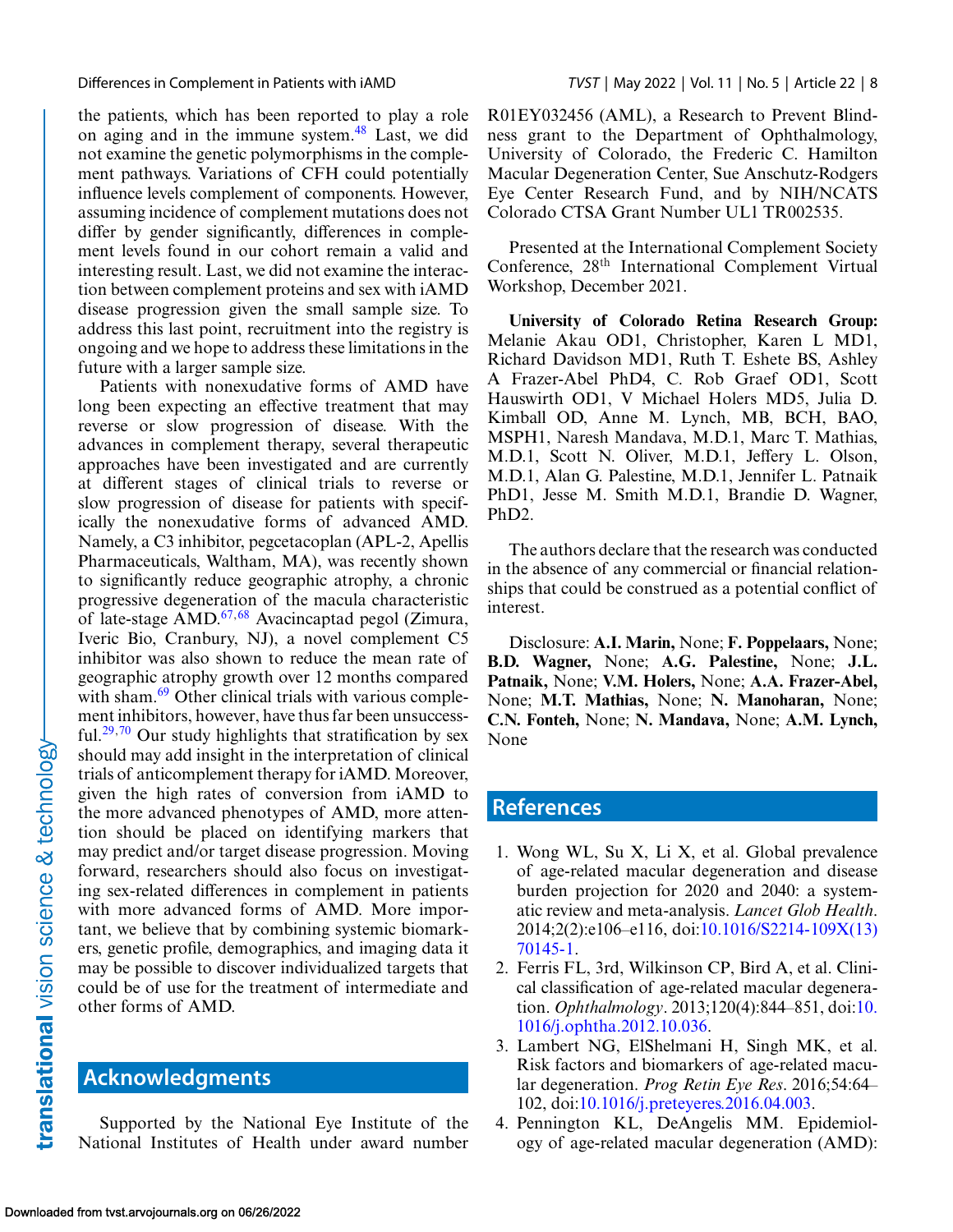<span id="page-8-0"></span>associations with cardiovascular disease phenotypes and lipid factors. *Eye Vis (Lond)*. 2016;3:34, doi[:10.1186/s40662-016-0063-5.](http://doi.org/10.1186/s40662-016-0063-5)

- 5. Weber BH, Charbel Issa P, Pauly D, Herrmann P, Grassmann F, Holz FG. The role of the complement system in age-related macular degeneration. *Dtsch Arztebl Int*[. 2014;111\(8\):133–138, doi:10.](http://doi.org/10.3238/arztebl.2014.0133) 3238/arztebl.2014.0133.
- 6. Warwick A, Khandhadia S, Ennis S, Lotery A. Age-related macular degeneration: a disease of systemic or local complement dysregulation? *J Clin Med*[. 2014;3\(4\):1234–1257, doi:10.3390/](http://doi.org/10.3390/jcm3041234) jcm3041234.
- 7. Anderson DH, Radeke MJ, Gallo NB, et al. The pivotal role of the complement system in aging and age-related macular degeneration: hypothesis re-visited. *Prog Retin Eye Res*. 2010;29(2):95–112, doi[:10.1016/j.preteyeres.2009.11.003.](http://doi.org/10.1016/j.preteyeres.2009.11.003)
- 8. Wang L, Clark ME, Crossman DK, et al. Abundant lipid and protein components of drusen. *PLoS One*[. 2010;5\(4\):e10329, doi:10.1371/journal.](http://doi.org/10.1371/journal.pone.0010329) pone.0010329.
- 9. Nozaki M, Raisler BJ, Sakurai E, et al. Drusen complement components C3a and C5a promote choroidal neovascularization. *Proc Natl Acad Sci USA*[. 2006;103\(7\):2328–2333, doi:10.1073/pnas.](http://doi.org/10.1073/pnas.0408835103) 0408835103.
- 10. Schick T, Steinhauer M, Aslanidis A, et al. Local complement activation in aqueous humor in patients with age-related macular degeneration. *Eye (Lond)*[. 2017;31\(5\):810–813, doi:10.1038/eye.](http://doi.org/10.1038/eye.2016.328) 2016.328.
- 11. Fritsche LG, Chen W, Schu M, et al. Seven new loci associated with age-related macular degeneration. *Nat Genet*. 2013;45(4):433–439, 439e1-2, doi[:10.1038/ng.2578.](http://doi.org/10.1038/ng.2578)
- 12. Murphy KP, Travers P, Walport M, Janeway C. *Janeway's immunobiology*. 7th ed. New York: Garland Science; 2008:xxi;887.
- 13. Lachmann PJ. The amplification loop of the complement pathways. *Adv Immunol*. 2009;104:115– 149, doi[:10.1016/S0065-2776\(08\)04004-2.](http://doi.org/10.1016/S0065-2776(08)04004-2)
- 14. Noris M, Remuzzi G. Overview of complement activation and regulation. *Semin Nephrol*. [2013;33\(6\):479–492, doi:10.1016/j.semnephrol.](http://doi.org/10.1016/j.semnephrol.2013.08.001) 2013.08.001.
- 15. Lynch AM, Mandava N, Patnaik JL, et al. Systemic activation of the complement system in patients with advanced age-related macular degeneration. *Eur J Ophthalmol*. 2020;30(5):1061–1068, doi[:10.1177/1120672119857896.](http://doi.org/10.1177/1120672119857896)
- 16. Reynolds R, Hartnett ME, Atkinson JP, Giclas PC, Rosner B, Seddon JM. Plasma complement components and activation fragments: associa-

tions with age-related macular degeneration genotypes and phenotypes. *Invest Ophthalmol Vis Sci*. 2009;50(12):5818–5827, doi[:10.1167/iovs.09-3928.](http://doi.org/10.1167/iovs.09-3928)

- 17. Age-Related Macular. Degeneration (AMD) Data and Statistics. NIH National Eye Institute. Accessed May 16, 2022, https://www.nei.nih. gov/learn-about-eye-health/outreach-campaigns[and-resources/eye-health-data-and-statistics/age](https://www.nei.nih.gov/learn-about-eye-health/outreach-campaigns-and-resources/eye-health-data-and-statistics/age-related-macular-degeneration-amd-data-and-statistics)related-macular-degeneration-amd-data-andstatistics.
- 18. Clayton JA, Davis AF. Sex/gender disparities and women's eye health. *Curr Eye Res*. 2015;40(2):102– 109, doi[:10.3109/02713683.2014.986333.](http://doi.org/10.3109/02713683.2014.986333)
- 19. Cumming RG, Mitchell P. Hormone replacement therapy, reproductive factors, and cataract. The Blue Mountains Eye Study. *Am J Epidemiol*. [1997;145\(3\):242–249, doi:10.1093/oxfordjournals.](http://doi.org/10.1093/oxfordjournals.aje.a009097) aje.a009097.
- 20. Freeman EE, Munoz B, Schein OD, West SK. Hormone replacement therapy and lens opacities: the Salisbury Eye Evaluation project. *Arch Ophthalmol*. 2001;119(11):1687–1692, doi[:10.1001/archopht.119.11.1687.](http://doi.org/10.1001/archopht.119.11.1687)
- 21. Klein BE. Lens opacities in women in Beaver Dam, Wisconsin: is there evidence of an effect of sex hormones? *Trans Am Ophthalmol Soc*. 1993;91:517– 544.
- 22. Patnaik JL, Lynch AM, Wagner BD, et al. Hormone therapy as a protective factor for age-related macular degeneration. *Ophthalmic Epidemiol*. 2020;27(2):148–154, doi[:10.1080/09286586.2019.1701041.](http://doi.org/10.1080/09286586.2019.1701041)
- 23. Quintero OL, Amador-Patarroyo MJ, Montoya-Ortiz G, Rojas-Villarraga A, Anaya JM. Autoimmune disease and gender: plausible mechanisms for the female predominance of autoimmunity. *J Autoimmun*[. 2012;38\(2-3\):J109–J119, doi:10.1016/](http://doi.org/10.1016/j.jaut.2011.10.003) j.jaut.2011.10.003.
- 24. Zandman-Goddard G, Peeva E, Shoenfeld Y. Gender and autoimmunity. *Autoimmun Rev*. [2007;6\(6\):366–372, doi:10.1016/j.autrev.2006.10.](http://doi.org/10.1016/j.autrev.2006.10.001) 001.
- 25. Bauer M, Glenn T, Pilhatsch M, Pfennig A, Whybrow PC. Gender differences in thyroid system function: relevance to bipolar disorder and its treatment. *Bipolar Disord*. 2014;16(1):58–71, doi[:10.1111/bdi.12150.](http://doi.org/10.1111/bdi.12150)
- 26. Fraser-Bell S, Donofrio J, Wu J, et al. Sociodemographic factors and age-related macular degeneration in Latinos: the Los Angeles Latino Eye Study. *Am J Ophthalmol*[. 2005;139\(1\):30–38, doi:10.1016/](http://doi.org/10.1016/j.ajo.2004.08.029) j.ajo.2004.08.029.
- 27. Miller LR, Marks C, Becker JB, et al. Considering sex as a biological variable in preclinical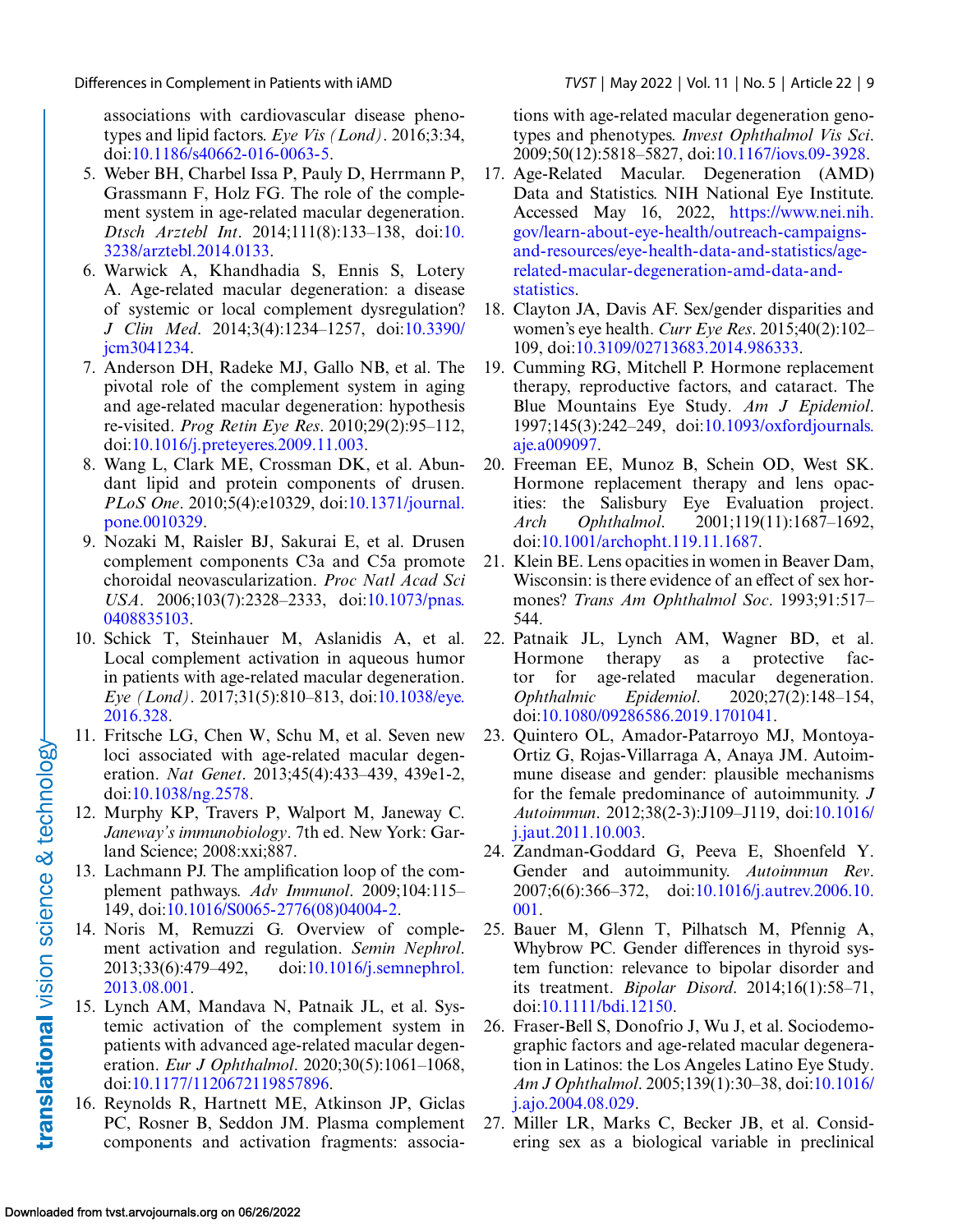<span id="page-9-0"></span>Differences in Complement in Patients with iAMD *TVST* | May 2022 | Vol. 11 | No. 5 | Article 22 | 10

research. *FASEB J*[. 2017;31\(1\):29–34, doi:10.1096/](http://doi.org/10.1096/fj.201600781R) fj.201600781R.

- 28. Lynch AM, Palestine AG, Wagner BD, et al. Complement factors and reticular pseudodrusen in intermediate age-related macular degeneration staged by multimodal imaging. *BMJ Open Ophthalmol*. 2020;5(1):e000361, doi[:10.1136/bmjophth-2019-000361.](http://doi.org/10.1136/bmjophth-2019-000361)
- 29. Kassa E, Ciulla TA, Hussain RM, Dugel PU. Complement inhibition as a therapeutic strategy in retinal disorders. *Expert Opin Biol Ther*. 2019;19(4):335–342, doi[:10.1080/14712598.2019.1575358.](http://doi.org/10.1080/14712598.2019.1575358)
- 30. Yehoshua Z, de Amorim Garcia Filho CA, Nunes RP, et al. Systemic complement inhibition with eculizumab for geographic atrophy in age-related macular degeneration: the COM-PLETE study. *Ophthalmology*. 2014;121(3):693– 701, doi[:10.1016/j.ophtha.2013.09.044.](http://doi.org/10.1016/j.ophtha.2013.09.044)
- 31. Lynch AM, Patnaik JL, Cathcart JN, et al. Colorado Age-Related Macular Degeneration Registry: design and clinical risk factors of the cohort. *Retina*[. 2019;39\(4\):656–663, doi:10.1097/](http://doi.org/10.1097/IAE.0000000000002023) IAE.0000000000002023.
- 32. Lynch AM, Wagner BD, Weiss SJ, et al. Proteomic profiles in advanced age-related macular degeneration using an aptamer-based proteomic technology. *Transl Vis Sci Technol*[. 2019;8\(1\):2–14, doi:10.](http://doi.org/10.1167/tvst.8.1.14) 1167/tvst.8.1.14.
- 33. Lynch AM, Palestine AG, Wagner BD, et al. Complement factors and reticular pseudodrusen in intermediate age-related macular degeneration staged by multimodal imaging. *BMJ Open Ophthalmol*. 2020;5(1):3, doi[:10.1136/bmjophth-2019-000361.](http://doi.org/10.1136/bmjophth-2019-000361)
- 34. Ferris FL, Wilkinson CP, Bird A, et al. Clinical classification of age-related macular degeneration. *Ophthalmology*[. 2013;120\(4\):844–851, doi:10.](http://doi.org/10.1016/j.ophtha.2012.10.036) 1016/j.ophtha.2012.10.036.
- 35. Benjamini Y, Hochberg Y. Controlling the false discovery rate: a practical and powerful approach to multiple testing. *Journal of the Royal Statistical Society Series B (Methodological)*. 1995;57(1):289–300.
- 36. Age-Related Eye Disease Study Research G. Risk factors associated with age-related macular degeneration. A case-control study in the age-related eye disease study: Age-Related Eye Disease Study Report Number 3. *Ophthalmology*. 2000;107(12):2224–2232, doi[:10.1016/s0161-6420\(00\)00409-7.](http://doi.org/10.1016/s0161-6420(00)00409-7)
- 37. Klein R, Klein BE, Jensen SC, Meuer SM. The five-year incidence and progression of age-related maculopathy: the Beaver Dam

Eye Study. *Ophthalmology*. 1997;104(1):7–21, doi[:10.1016/s0161-6420\(97\)30368-6.](http://doi.org/10.1016/s0161-6420(97)30368-6)

- 38. Mitchell P, Smith W, Attebo K, Wang JJ. Prevalence of age-related maculopathy in Australia. The Blue Mountains Eye Study. *Ophthalmology*[. 1995;102\(10\):1450–1460, doi:10.1016/](http://doi.org/10.1016/s0161-6420(95)30846-9) s0161-6420(95)30846-9.
- 39. Rudnicka AR, Kapetanakis VV, Jarrar Z, et al. Incidence of late-stage age-related macular degeneration in American Whites: systematic review and meta-analysis. *Am J Ophthalmol*. 2015;160(1):85– 93.e3, doi[:10.1016/j.ajo.2015.04.003.](http://doi.org/10.1016/j.ajo.2015.04.003)
- 40. Joachim ND, Mitchell P, Kifley A, Wang JJ. Incidence, progression, and associated risk factors of medium drusen in age-related macular degeneration: findings from the 15-year follow-up of an Australian cohort. *JAMA Ophthalmol*. 2015;133(6):698–705, doi[:10.1001/jamaophthalmol.2015.0498.](http://doi.org/10.1001/jamaophthalmol.2015.0498)
- 41. Jonasson F, Fisher DE, Eiriksdottir G, et al. Five-year incidence, progression, and risk factors for age-related macular degeneration: the age, gene/environment susceptibility study. *Ophthalmology*[. 2014;121\(9\):1766–1772, doi:10.1016/j.](http://doi.org/10.1016/j.ophtha.2014.03.013) ophtha.2014.03.013.
- 42. Li JQ, Welchowski T, Schmid M, Mauschitz MM, Holz FG, Finger RP. Prevalence and incidence of age-related macular degeneration in Europe: a systematic review and meta-analysis. *Br J Ophthalmol*. 2020;104(8):1077–1084, doi:10. [1136/bjophthalmol-2019-314422.](http://doi.org/10.1136/bjophthalmol-2019-314422)
- 43. Vingerling JR, Dielemans I, Hofman A, et al. The prevalence of age-related maculopathy in the Rotterdam Study. *Ophthalmology*. 1995;102(2):205– 210, doi[:10.1016/s0161-6420\(95\)31034-2.](http://doi.org/10.1016/s0161-6420(95)31034-2)
- 44. Jonas JB, Cheung CMG, Panda-Jonas S. Updates on the epidemiology of age-related macular degeneration. *Asia Pac J Ophthalmol (Phila)*. 2017;6(6):493–497, doi[:10.22608/APO.2017251.](http://doi.org/10.22608/APO.2017251)
- 45. Ngo ST, Steyn FJ, McCombe PA. Gender differences in autoimmune disease. *Front Neuroendocrinol*[. 2014;35\(3\):347–369, doi:10.1016/j.yfrne.](http://doi.org/10.1016/j.yfrne.2014.04.004) 2014.04.004.
- 46. Kamitaki N, Sekar A, Handsaker RE, et al. Complement genes contribute sex-biased vulnerability in diverse disorders. *Nature*. 2020;582(7813):577– 581, doi[:10.1038/s41586-020-2277-x.](http://doi.org/10.1038/s41586-020-2277-x)
- 47. Ortona E, Pierdominici M, Maselli A, Veroni C, Aloisi F, Shoenfeld Y. Sex-based differences in autoimmune diseases. *Ann Ist Super Sanita*. 2016;52(2):205–212, doi[:10.4415/ANN\\_16\\_02\\_12.](http://doi.org/10.4415/ANN101610021012)
- 48. Klein SL, Flanagan KL. Sex differences in immune responses. *Nat Rev Immunol*. 2016;16(10):626–638, doi[:10.1038/nri.2016.90.](http://doi.org/10.1038/nri.2016.90)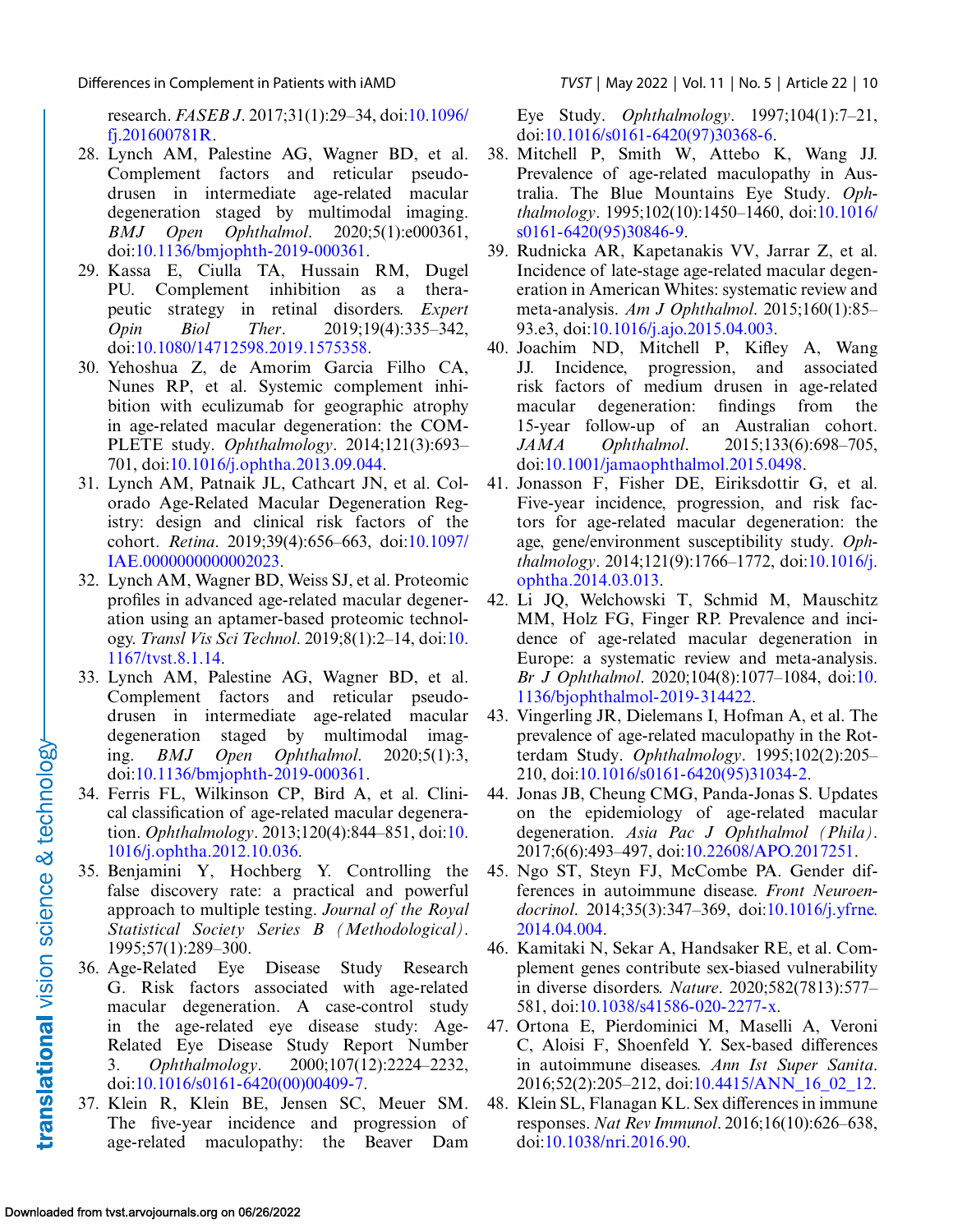<span id="page-10-0"></span>Differences in Complement in Patients with iAMD *TVST* | May 2022 | Vol. 11 | No. 5 | Article 22 | 11

- 49. Kotimaa J, Klar-Mohammad N, Gueler F, et al. Sex matters: Systemic complement activity of female C57BL/6J and BALB/cJ mice is limited by serum terminal pathway components. *Mol Immunol*[. 2016;76:13–21, doi:10.1016/j.molimm.](http://doi.org/10.1016/j.molimm.2016.06.004) 2016.06.004.
- 50. Gaya da Costa M, Poppelaars F, van Kooten C, et al. Age and sex-associated changes of complement activity and complement levels in a healthy Caucasian population. *Front Immunol*. 2018;9:2664, doi[:10.3389/fimmu.2018.02664.](http://doi.org/10.3389/fimmu.2018.02664)
- 51. Gemenetzi M, Lotery AJ. Complement pathway biomarkers and age-related macular degeneration. *Eye (Lond)*[. 2016;30\(1\):1–14, doi:10.1038/](http://doi.org/10.1038/eye.2015.203) eye.2015.203.
- 52. Hageman GS, Anderson DH, Johnson LV, et al. A common haplotype in the complement regulatory gene factor H (HF1/CFH) predisposes individuals to age-related macular degeneration. *Proc Natl Acad Sci USA*[. 2005;102\(20\):7227–7232, doi:10.](http://doi.org/10.1073/pnas.0501536102) 1073/pnas.0501536102.
- 53. Fritsche LG, Igl W, Bailey JN, et al. A large genome-wide association study of age-related macular degeneration highlights contributions of rare and common variants. *Nat Genet*. 2016;48(2):134– 143, doi[:10.1038/ng.3448.](http://doi.org/10.1038/ng.3448)
- 54. Klein RJ, Zeiss C, Chew EY, et al. Complement factor H polymorphism in age-related macular degeneration. *Science*. 2005;308(5720):385– 389, doi[:10.1126/science.1109557.](http://doi.org/10.1126/science.1109557)
- 55. de Cordoba SR, Tortajada A, Harris CL, Morgan BP. Complement dysregulation and disease: from genes and proteins to diagnostics and drugs. *Immunobiology*[. 2012;217\(11\):1034–1046, doi:10.](http://doi.org/10.1016/j.imbio.2012.07.021) 1016/j.imbio.2012.07.021.
- 56. Seddon JM, Rosner B. Validated prediction models for macular degeneration progression and predictors of visual acuity loss identify high-risk individuals. *Am J Ophthalmol*[. 2019;198:223–261, doi:10.](http://doi.org/10.1016/j.ajo.2018.10.022) 1016/j.ajo.2018.10.022.
- 57. Hallam TM, Marchbank KJ, Harris CL, et al. Rare genetic variants in complement factor I lead to low fi plasma levels resulting in increased risk of age-related macular degeneration. *Invest Ophthalmol Vis Sci*[. 2020;61\(6\):18, doi:10.1167/iovs.61.](http://doi.org/10.1167/iovs.61.6.18) 6.18.
- 58. Edwards AO, Ritter R, 3rd, Abel KJ, Manning A, Panhuysen C, Farrer LA. Complement factor H polymorphism and age-related macular degeneration. *Science*[. 2005;308\(5720\):421–424, doi:10.](http://doi.org/10.1126/science.1110189) 1126/science.1110189.
- 59. Haines JL, Hauser MA, Schmidt S, et al. Complement factor H variant increases the risk of age-related macular degener-

ation. *Science*. 2005;308(5720):419–421, doi[:10.1126/science.1110359.](http://doi.org/10.1126/science.1110359)

- 60. Zipfel PF, Skerka C. Complement factor H and related proteins: an expanding family of complement-regulatory proteins? *Immunol Today*. 1994;15(3):121–126, doi[:10.1016/0167-5699\(94\)90155-4.](http://doi.org/10.1016/0167-5699(94)90155-4)
- 61. Gold B, Merriam JE, Zernant J, et al. Variation in factor B (BF) and complement component 2 (C2) genes is associated with age-related macular degeneration. *Nat Genet*. 2006;38(4):458–462, doi[:10.1038/ng1750.](http://doi.org/10.1038/ng1750)
- 62. Lechner J, Chen M, Hogg RE, et al. Higher plasma levels of complement C3a, C4a and C5a increase the risk of subretinal fibrosis in neovascular age-related macular degeneration: complement activation in AMD. *Immun Ageing*[. 2016;13:4, doi:10.1186/s12979-016-](http://doi.org/10.1186/s12979-016-0060-5) 0060-5.
- 63. Fernandez-Godino R, Garland DL, Pierce EA. A local complement response by RPE causes early-stage macular degeneration. *Hum Mol Genet*[. 2015;24\(19\):5555–5569, doi:10.1093/hmg/](http://doi.org/10.1093/hmg/ddv287) ddv287.
- 64. Fernandez-Godino R, Pierce EA. C3a triggers formation of sub-retinal pigment epithelium deposits via the ubiquitin proteasome pathway. *Sci Rep*[. 2018;8\(1\):9679, doi:10.1038/s41598-018-](http://doi.org/10.1038/s41598-018-28143-0) 28143-0.
- 65. Engstrom G, Hedblad B, Berglund G, Janzon L, Lindgarde F. Plasma levels of complement C3 is associated with development of hypertension: a longitudinal cohort study. *J Hum Hypertens*[. 2007;21\(4\):276–282, doi:10.1038/sj.jhh.](http://doi.org/10.1038/sj.jhh.1002129) 1002129.
- 66. Magen E, Feldman A, Cohen Z, et al. Potential link between C3a, C3b and endothelial progenitor cells in resistant hypertension. *Am J Med Sci*[. 2010;339\(5\):415–419, doi:10.1097/MAJ.](http://doi.org/10.1097/MAJ.0b013e3181d7d496) 0b013e3181d7d496.
- 67. Apellis Pharmaceuticals, Inc. Study to Compare the Efficacy and Safety of Intravitreal APL-2 Therapy With Sham Injections in Patients With Geographic Atrophy (GA) Secondary to Age-Related Macular Degeneration. NCT03525600. Accessed May 16, 2022, [https://clinicaltrials.gov/ct2/show/](https://clinicaltrials.gov/ct2/show/NCT03525600) NCT03525600.
- 68. Apellis Pharmaceuticals, Inc. An Extension Study to Evaluate the Long-term Safety and Efficacy of Pegcetacoplan (APL-2) in Subjects with Geographic Atrophy Secondary to AMD (GALE). NCT04770545. Accessed May 16, 2022, [https://clinicaltrials.gov/ct2/show/NCT0477](https://clinicaltrials.gov/ct2/show/NCT04770545) 0545.